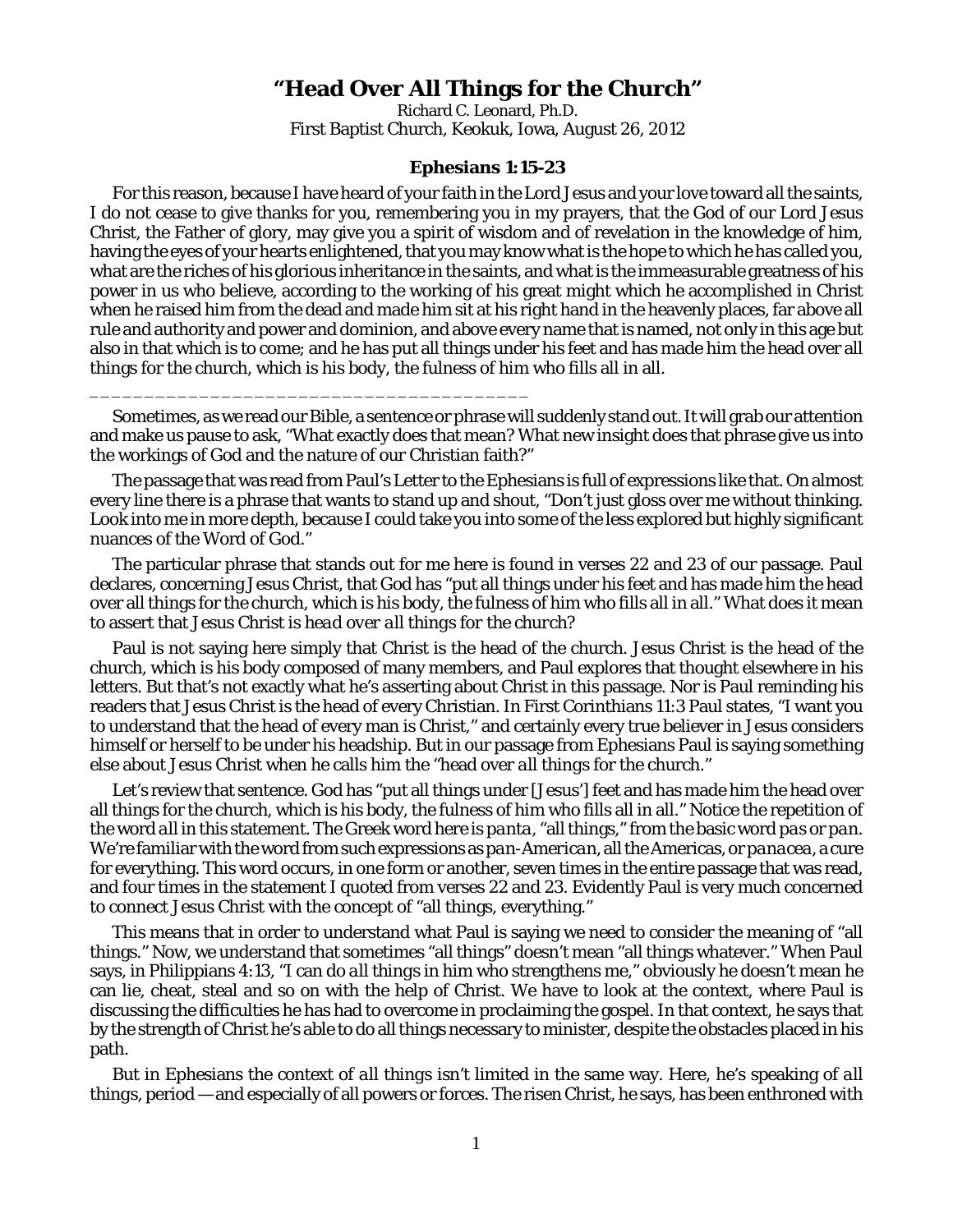the Father, "far above *all* rule and authority and power and dominion, and above every name that is named" (verses 20-21). That kind of *all* is a pretty big *all*.

We get more light on this kind of *all things* when we read the Letter to the Colossians, a companion letter to Ephesians. In Colossians, Paul makes a statement that builds on the thought in the passage from Ephesians. He says this about Jesus Christ:

*He is the image of the invisible God, the first-born of all creation; for in him all things were created, in heaven and on earth, visible and invisible, whether thrones or dominions or principalities or authorities — all things were created through him and for him. He is before all things, and in him all things hold together. He is the head of the body, the church; he is the beginning, the first-born from the dead, that in everything he might be pre-eminent. For in him all the fulness of God was pleased to dwell, and through him to reconcile to himself all things, whether on earth or in heaven, making peace by the blood of his cross (Colossians 1:15-20).*

Think about what Paul is asserting. *All things* were created in Christ, and *everything* holds together in Christ. Every authority was created "through him and for him." We find the same thought in Hebrews 1:2-3, where the writer says that God "has spoken to us by a Son, whom he appointed the heir of all things, through whom also he created the world. He reflects the glory of God and bears the very stamp of his nature, upholding the universe by his word of power."

So, what constitutes *all things?* "All things" must be, as Hebrews implies, the entire universe. Now, the universe is a big place, and a very old place. Cosmologists, or scientists who study the origin and extent of the *cosmos*, have tried various methods to estimate the age of the universe. Based on microwave background radiation measurements, one estimate places the age of the universe at a little less than fourteen billion years.

At that time — if we can call it "time," because time and space came into existence then — the so-called "big bang" occurred. It wasn't really a "bang," or even a flash of light, because the original universe of plasma was expanding faster than the speed of light. Light couldn't appear until later when the expansion slowed down — just as the Book of Genesis tells us when it says, "darkness was upon the face of the deep," and then God said, "Let there be light" (Genesis 1:2-3). The Book of Hebrews states, "By faith we understand that the world was created by the word of God, so that what is seen was made out of things which do not appear" (Hebrews 11:3). The apostle Peter asserts that "by the word of God heavens existed long ago, and an earth [was] formed out of water and by means of water" (2 Peter 3:5). The Greek word for "water" is *hudor*, from which we get such words as *hydro-electric, hydraulics,* or *hydrogen*, the gas that is one of the two components of water or H2O. I believe Peter is really talking about hydrogen, which cosmologists tell us was the first element created — just one proton and one electron — and which is still by far the most abundant element in the universe.

How did the biblical authors know these things that Western science has "discovered" only in the last few centuries? As Paul says in 1 Corinthians 2, "What no eye has seen, nor ear heard, nor the heart of man conceived . . . God has revealed to us through the Spirit." And since then, scientists have only been catching up.

From the original event, whatever we call it, in which the universe of space, time and matter appeared, the cosmos has continued to expand and is still expanding. In fact, the most distant galaxies — and there are about forty *billion* observable galaxies — are moving away from us at a speed approaching the speed of light. In fact, the most distant parts of this cosmos are so far away that their light may never reach us. From our vantage point on Earth — a tiny speck far out on one arm of the galaxy we call the Milky Way — the most distant galaxies that can be observed are about 46 billion light-years away. So, looking from the Earth in all directions, the extent of the observable universe is about 93 billion light-years across.

Truly, there is no way to determine how large the universe really is! But it's so large that cosmologists don't measure it in miles. Instead they use light-years, or another unit called parsecs that equates to about three and one-quarter light-years, or more than nineteen trillion miles. Obviously, distances like that are so immense that they become as meaningless to you and me as the amount of the national debt!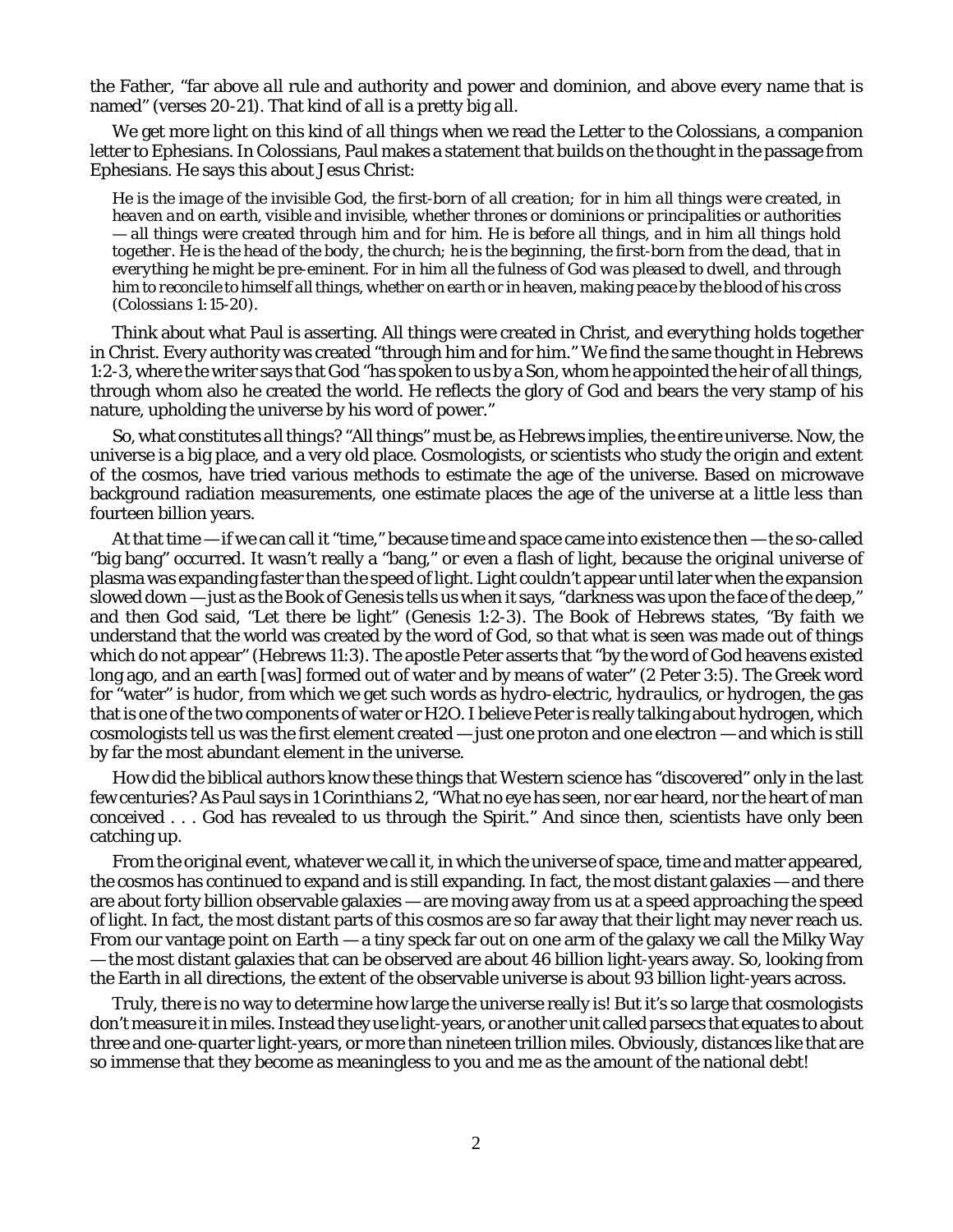Why am I going into this cosmological detail? Because when we hear the Scriptures telling us that *all things* have been created through Christ, or that God has made him the head over *all things*, or that Christ is "upholding the *universe* by his word of power," this ought to affect how we think about God the Father, Son and Holy Spirit.

I like to say that God has written *two* books. One is the Bible; the other is *the universe*. Since God is the author of both, they must be consistent. If we think that the Bible contradicts the findings of cosmology or other sciences, or if we suppose that science in some way contradicts what we're told in the Scriptures, then we need to ask whether we've really understood what these two "books" are telling us. Looking for truth about God in the cosmos he's created is itself a scriptural idea. In Romans 1, Paul says that there's no excuse not to acknowledge God, because what can be known about him is plainly visible in the universe itself. "Ever since the creation of the world (*kosmos*) his invisible nature, namely, his eternal power and deity, has been clearly perceived in the things that have been made" (Romans 1:20). Paul is echoing the declaration of Psalm 19: "The heavens are telling the glory of God; and the firmament proclaims his handiwork" (Psalm 19:1).

What is your idea of God? Do you think of God as "a big angel in the sky," hovering somewhere above the clouds and just waiting for you to tell him what you think he needs to do for you? I'm not saying that God doesn't answer prayer. What I'm saying is that his purposes encompass all things — this entire, immense, incomprehensible universe. He has a plan and purpose not only for your life and mine, but also for this entire Earth, this galaxy, this galactic cluster — everything we can see, and beyond what we can see. And he has put this plan into effect through his Son, through whom he created this vast universe, and who has been raised from the dead and vindicated as the eternal Son who upholds and sustains *all things*.

As Paul says in Colossians, in Christ "all things hold together." Shifting from the cosmological "macro" scale to the "micro" scale of subatomic particles, scientists don't really understand the nature of the forces that hold the particles of an atom together, or where an electron "is" when it's switching from one orbit to another around an atomic nucleus — the so-called "quantum leap." The more scientists find out about the way the universe functions at both the cosmological and subatomic levels, the more the mystery deepens. Paul says that Christ is "the image of the invisible God." Maybe, then, instead of thinking about God as that "big angel up in the sky," we need to think about how God, in Christ, is holding all things together including everything around and within us. As Paul reminded the people of Athens, "In him we live and move and have our being" (Acts 17:28).

Let's come back, then, to that phrase that caught my attention in our passage from Ephesians: God has made Christ the "head over all things *for the church*." Paul has connected Jesus Christ with *all things*, but in this phrase he also connects the church with *all things* through Christ. The same Christ who is the head of all things — the whole universe or cosmos — combines that role with his headship over the church. This means that *all things* are the concern of the church, under the headship of Christ. In fact, just as all things belong to Christ, all things belong to the church as well. In his letter to the Romans, Paul goes to great lengths to demonstrate that we, as Christians, are the spiritual descendants of Abraham, whom God called to bless all peoples (Genesis 12:1-3). As such, he says, we're included in "the promise to Abraham and his descendants, that they should inherit the world," that is, the *cosmos* (Romans 4:13). As members of Jesus Christ, you and I are the "owners" of *all things*.

What are the concerns of most churches and their leaders? I suppose most congregations are concerned with keeping up their facilities, having good worship (in whichever style they prefer), helping people to get connected with God so they can find inner peace and get their relationships straightened out, introducing people to Christ and supporting Christian missions around the world, and helping people in need in their local community. Those are all worthwhile things, but when we consider that Jesus Christ is "head over *all things* for the church" we might ask ourselves whether some legitimate areas of concern are missing in the priorities that most Christians, and the churches they belong to, have adopted.

For example, Hebrews declares that God created the cosmos through Christ, and that he upholds the universe by his word of power; Paul states that the existence of the universe itself reveals who God is. If this be so, then isn't the proper and correct teaching of *science,* accurate knowledge about the universe, one of the church's concerns? Should not the church be front and center in advocating a truly scientific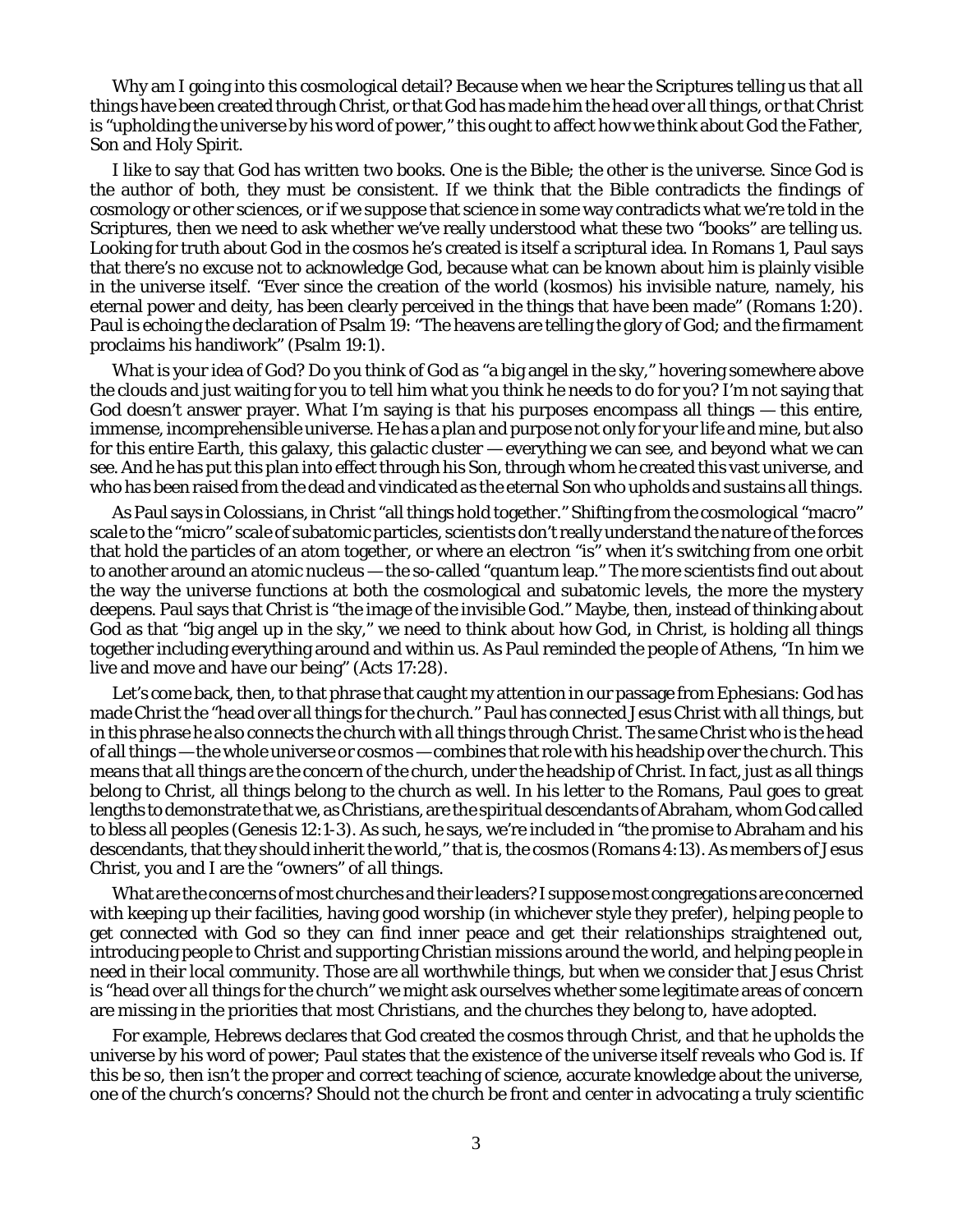explanation for the origin of life? When Charles Darwin came up with the theory of evolution he didn't know about the immense volume of information encoded into the DNA of every living cell of every living being. His theory of the origin of different species by natural selection simply doesn't work, because a living cell of any species is far too complicated to be changed into the cell of another species simply by chance, by the passage of time, or by change in a creature's environment. Yet our public education system holds *religiously* to Darwin's unscientific idea, and permits no alternative view. Shouldn't the church be saying to our nation's educators, "Let's get this *religious mythology* out of the classroom and teach *real science* instead"?

Looking at another area of concern, Paul states that God has placed Jesus Christ "far above all rule and authority and power and dominion" (Ephesians 1:21). In Philippians, he writes that because of Jesus' obedience on the cross, "therefore God has highly exalted him and bestowed on him the name which is above every name, that at the name of Jesus every knee should bow, in heaven and on earth and under the earth, and every tongue confess that Jesus Christ is Lord, to the glory of God the Father" (Philippians 2:9- 11). The word *every* here is that same Greek word meaning *all things*. When we hear such expressions as *authority*, *dominion*, or *bowing the knee* (that is, pledging allegiance), we're carried into the area of government and politics. If Christ, in the Great Commission, told his disciples, "All authority in heaven and on earth has been given to me" (Matthew 28:18), that means that earthly authorities are only parodies or distorted copies of the real authority, the real head. Should not the church be calling our local and national leaders to account for their actions that run contrary to the purposes of God? Our call to worship this morning was from Psalm 149:

*Let the faithful exult in glory; let them sing for joy on their couches. Let the high praises of God be in their throats and two-edged swords in their hands, to wreak vengeance on the nations and chastisement on the peoples, to bind their kings with chains and their nobles with fetters of iron, to execute on them the judgment written! This is glory for all his faithful ones. Praise the LORD!* (Psalm 149:5-9)

When the early Christians proclaimed "Jesus Christ is Lord," they were applying to Jesus the same title that was claimed by the Roman Emperor. It didn't take Caesar long to recognize that the Christian faith was a challenge to his claim to absolute power. And the same is true today; a church that serves the "head over all things" is going to challenge any government's attempt to assert totalitarian control over the lives of its citizens.

And here's another area of concern we don't often think about in connection with the church. If, as Paul says, "all things hold together" in Christ, then things that don't seem to "hold together" are going contrary to the purposes of God. I'm thinking especially of the area of the arts and culture. Music or art that's chaotic, incoherent, highly discordant, or negative is going against the structure of the universe. All things are held together and function according to certain principles, whether or not we understand them at the present stage of scientific knowledge. There was a painter, Jackson Pollock, who painted pictures by swinging dripping cans of paint over the canvas to make a random image. His paintings were a statement that the cosmos is meaningless. But, as Francis Schaeffer pointed out, Pollock would never have flown to an exhibition of his paintings in an airplane created by the same method! In a universe that's *held together* by the power of God in Christ, the idea that there's no meaning and that "anything goes" is a denial of reality. Is it the church's concern to expose the false worldview of artists, musicians, filmmakers or others who, through what they produce, are propagating the idea that there's no plan or purpose to human life? Should not the church be encouraging artists, musicians and film makers in their efforts to create works that reflect the Christian view of an orderly, purposeful universe?

Carry that thought, by the way, into the realm of sexuality. The human body was obviously designed for a certain type of activity, and not the kind that some groups want to engage in or promote. Isn't it time